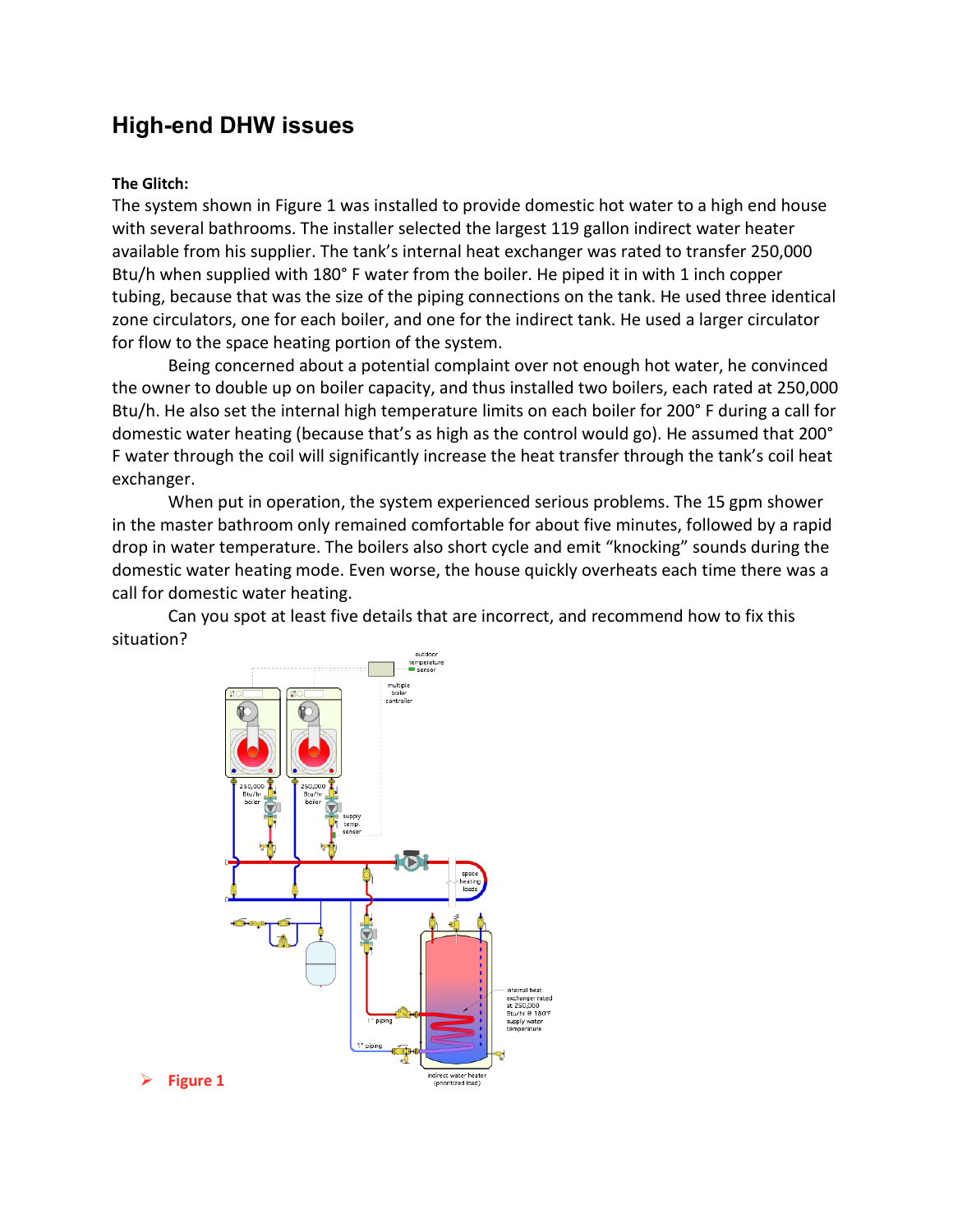## **The Fix:**

Doubling the boiler heat output, and setting the boiler limit to 200° F will produce slightly better heat transfer in the storage tank (relative to the rated heat transfer based on 180° F water from the boiler). My calculations show the increase to be about 25% assuming a cold water inlet temperature of 50° F, and a hot water delivery temperature of 120° F. Under these conditions, the indirect heater was capable of transferring about 312,000 Btu/h to the domestic hot water. This is still far short of the full boiler capacity of 500,000 Btu/h. *This system is "bottlenecked" by the performance of the internal coil heat exchanger.* The remedy is to select an indirect tank with an internal heat exchanger that can transfer the full 500,000 Btu/h output of the boiler system, or use an external brazed plate heat exchanger that can do the same.

There is also no means of hydraulic separation between the boiler circulators and the circulator supplying the indirect tank, or the space heating circuit. This puts the boiler circulators in series with the other circulators. This piping, combined with the lack of a check valve, also allows hot water to flow backwards through the space heating distribution system whenever there's a call for domestic water heating, but no call for space heating.

## Other errors include:

- 1. The 1-inch piping and zone circulator supplying the indirect tank will not provide sufficient flow to convey 312,000 Btu/h (much less 500,000 Btu/h) to the coil. Assuming a nominal 20° F temperature drop across the coil, the flow needs to be about 50 gpm. That's a lot more than a typical zone circulator can provide, and certainly more than a 1-inch pipe should be carrying. That flow requires a minimum 2-inch pipe. An indirect tank that was rated for 500,000 Btu/h input would come with larger piping connections - mostly likely 2-inch;
- 2. The placement of the boiler supply temperature sensor is incorrect. As shown, it would only sense the temperature of the boiler on the right side;
- 3. When low-mass boilers are used, the associated boiler circulators should push flow into the boilers. This keeps the pressure inside the boiler elevated, and thus widens the margin against steam flash or circulator cavitation. This is especially important when the boiler water will be in the range of 200° F during a call for domestic water heating;
- 4. The check valves on the boiler inlet piping are much too close to the underlying tees. This is likely to produce rattling sounds. There should always be a minimum of 12 diameters of straight piping on the inlet side of any check valve to smoothen out turbulence caused by upstream devices;
- 5. There is no central air separator in the system; and
- 6. There is no point of distribution ASSE 1017 rated thermostatic mixing valve on the domestic hot water delivery piping. That sets up a very dangerous situation is someone happens to set the controller for the domestic water portion of the system to a high setpoint in an attempt to provide longer showers.